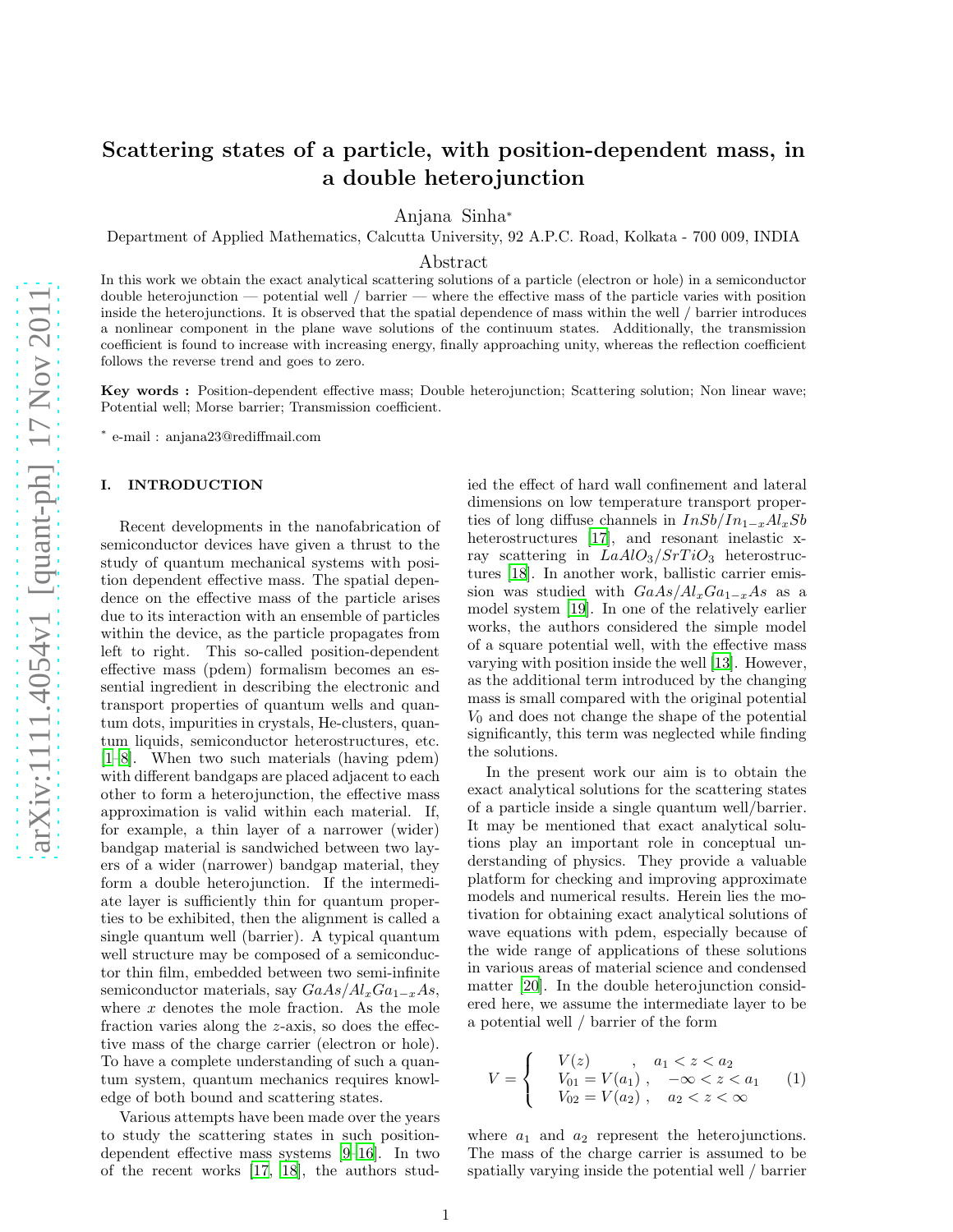$a_1 < z < a_2$ , but constant outside, viz,

$$
m = \begin{cases} m(z) , & a_1 < z < a_2 \\ m_1 = m(a_1) , & -\infty < z < a_1 \\ m_2 = m(a_2) , & a_2 < z < \infty \end{cases}
$$
 (2)

Thus both the potential  $V(z)$  and mass  $m(z)$  are real functions of the configuration space coordinates, and are taken to be continuous throughout the semiconductor device. The work done in refs. [\[15,](#page-5-9) [20\]](#page-5-8) deserve special mention here. In ref. [\[15\]](#page-5-9) approximate analytical solutions were derived for any arbitrary potential and arbitrary mass function, whereas in ref. [\[20\]](#page-5-8), some special forms of the mass function were considered for oscillator, Coulomb and Morse potentials to produce exact analytical results. However, our study differs significantly from both these works — the mass functions considered in our case, as well as the approach used, are different from refs. [\[15\]](#page-5-9) and [\[20](#page-5-8)]; the present article not only gives exact analytic results but also plots the transmission and reflection coefficients. More importantly, unlike [\[15,](#page-5-9) [20\]](#page-5-8), this work deals with a double heterojunction.

The article is organized as follows : For the sake of completeness, the position-dependent-mass Schrödinger equation is introduced in Section II, and the method of obtaining the solutions is discussed. A couple of explicit models are studied in Section III. To give a better insight into the physical nature of the problem, the potential and mass functions are plotted as a function of  $z$  (in Fig. 1) and Fig. 3) along with the scattering solutions (in Fig. 2 and Fig. 4). The transmission and reflection coefficients are also calculated and the same are plotted as a function of the energy of the particle, in Fig. 5 and Fig. 6 respectively. Section IV is kept for Conclusions and Discussions.

## II. THEORY

We start with the basic one dimensional time independent Schrödinger equation associated with a particle endowed with pdem in the intermediate region within the heterojunctions :

<span id="page-1-2"></span>
$$
H_{EM}(z)\psi(z) \equiv \left[T_{EM}(z) + V(z)\right]\psi(z) = E\psi(z)
$$
\n(3)

where the kinetic energy term  $T_{EM}$  is given by [\[4,](#page-5-10) [6\]](#page-5-11)

$$
T_{EM} = \frac{1}{4} \left( m^{\alpha} p m^{\beta} p m^{\gamma} + m^{\gamma} p m^{\beta} p m^{\alpha} \right)
$$

$$
= \frac{1}{2} p \left( \frac{1}{m} \right) p
$$
(4)

with  $p = -i\hbar \frac{d}{dz}$  being the momentum operator, and the ambiguity parameters  $\alpha$  ,  $\,\beta$  ,  $\,\gamma$  obeying the von Roos constraint [\[4\]](#page-5-10)

$$
\alpha + \beta + \gamma = -1 \tag{5}
$$

There is neither a unique nor a universal choice for the ambiguity parameters, and several suggestions exist in literature — e.g.  $\alpha = \gamma = 0$ ,  $\beta = -1$  [\[21\]](#page-5-12),  $\alpha=\gamma=-1/2$  ,  $\,\beta=0$  [\[22](#page-5-13)],  $\alpha=\gamma=-1/4$  ,  $\,\beta=$  $-1/2$  [\[23\]](#page-5-14),  $\beta = \gamma = -1/2$ ,  $\alpha = 0$  [\[24\]](#page-5-15), etc. However, for continuity conditions at the abrupt interfaces, one should consider  $\alpha = \gamma$ , or else one gets the unphysical result of the wave function vanishing at the heterojunctions; additionally the ground state energy also diverges [\[25,](#page-5-16) [26](#page-5-17)]. We shall restrict ourselves to the BenDaniel-Duke choice for the ambiguity parameters, viz.,  $\alpha = \gamma = 0$ ,  $\beta = -1$ . Incidentally, this particular choice consistently produces the best fit to experimental results [\[27](#page-5-18)]. Furthermore, we shall work in units  $\hbar = c = 1$ , and use prime to denote differentiation w.r.t. z. Thus, inside the potential well/barrier  $a_1 < z < a_2$ , the Hamiltonian for the particle with pdem reduces to [\[28](#page-5-19)]

$$
H = -\frac{1}{2m(z)}\frac{d^2}{dz^2} - \left(\frac{1}{2m(z)}\right)' \frac{d}{dz} + V(z) \quad (6)
$$

whereas, outside the well/barrier,  $z < a_1$  and  $z >$  $a_2$ , the particle obeys the conventional Schrödinger equation :

$$
\left\{-\frac{1}{2m_{1,2}}\frac{d^2}{dz^2} + V_{01,02}\right\}\psi(z) = E\psi(z) \tag{7}
$$

having plane wave solutions. In case we consider a wave incident from left, the solutions in the two regions are

<span id="page-1-3"></span>
$$
\psi_L(z) = e^{ik_1 z} + R e^{-ik_1 z} , -\infty < z < a_1
$$
  
\n
$$
\psi_R(z) = T e^{ik_2 z} , \qquad a_2 < z < \infty
$$
 (8)

where  $R$  and  $T$  denote the reflection and transmission amplitudes, and

$$
k_{1,2} = \sqrt{2m_{1,2}\left(E - V_{01,02}\right)}\tag{9}
$$

To find the solution in the region  $a_1 < z < a_2$ , we make use of the following transformations [\[29\]](#page-6-0)

<span id="page-1-1"></span>
$$
\psi_{in} = \{2m(z)\}^{1/4} \phi , \ \rho = \int \sqrt{2m(z)} dz \tag{10}
$$

which reduce the Schrödinger equation for position-dependent mass, to one for constant mass, viz.,

<span id="page-1-0"></span>
$$
-\frac{d^2\phi}{d\rho^2} + \left\{\widetilde{V}(\rho) - E\right\}\phi = 0\tag{11}
$$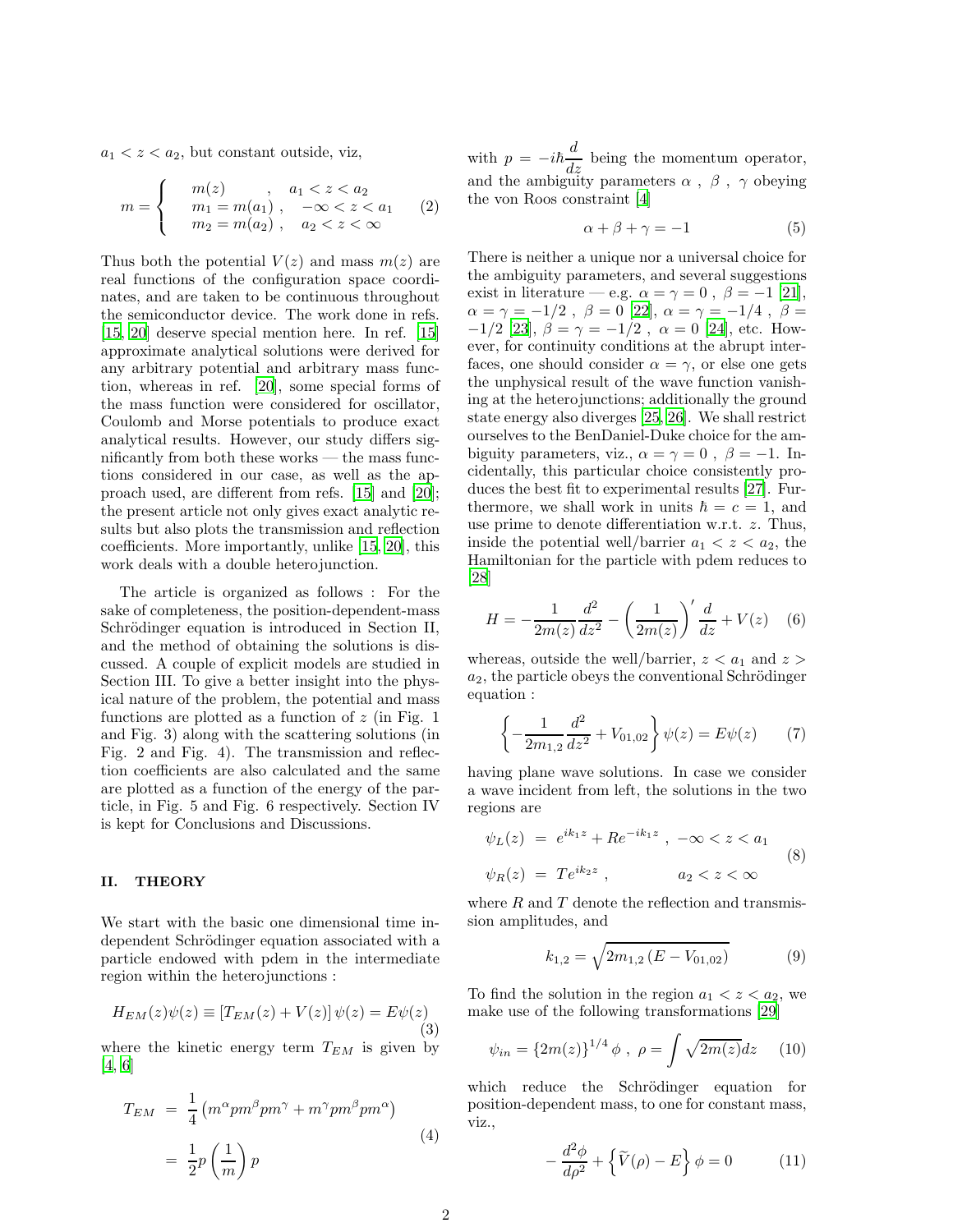with

<span id="page-2-1"></span>
$$
\widetilde{V}(\rho) = V(z) + \frac{7}{32} \frac{m'^2}{m^3} - \frac{m''}{8m^2}
$$
 (12)

We are interested in studying the scattering states of a particle in a double heterojunction, formed by dissimilar materials, where the mass of the particle varies with position inside the well / barrier. Such heterojunctions can be described by a material potential which derives from the difference in bandgaps [\[6\]](#page-5-11). Crystal potential of multiple heterojunction can also be described in this manner. For this purpose, we look for some definite practical forms of  $V(z)$  and  $m(z)$  which will give exact analytical solutions of [\(11\)](#page-1-0). We illustrate this with the help of a couple of explicit models in the next section.

#### III. EXPLICIT MODELS

# A. Case 1 : Potential well with position dependent mass

The one dimensional finite square well is one of the simplest confinement potentials. In the first example, we consider the region between the abrupt heterojunctions  $(-a_0 < z < a_0)$  to be a symmetric potential well (more realistic than the square well) with the following ansatz  $(\mu \text{ being some constant})$ 

$$
V(z) = \begin{cases} -\frac{\mu^2}{1+z^2} , -a_0 < z < a_0 ,\\ -\frac{\mu^2}{1+a_0^2} = V_0 ,\\ -\infty < z < -a_0 , a_0 < z < \infty \\ (13) \end{cases}
$$

This particular model resembles the profile of a diffused quantum well, with the advantage of exact analytical solutions. In case the real situation is slightly different from this model, one can apply approximation methods like perturbation theory, etc., to obtain the solutions.

Let the mass of the particle be

<span id="page-2-0"></span>
$$
m(z) = \begin{cases} \frac{\beta^2}{2(1+z^2)}, & -a_0 < z < a_0 ,\\ \frac{\beta^2}{2(1+a_0^2)} = m_0 ,\\ -\infty < z < -a_0 , & a_0 < z < \infty \\ (14) \end{cases}
$$

where  $\beta$  is some constant parameter. For the spatial mass dependence given by eq. [\(14\)](#page-2-0), eq. [\(10\)](#page-1-1) transforms the coordinate z to

$$
\rho = \beta \sinh^{-1} z \tag{15}
$$

so that after some straightforward algebra  $\widetilde{V}(\rho)$  in eq. [\(12\)](#page-2-1) reduces to

$$
\widetilde{V}(\rho) = \frac{1}{4\beta^2} - \left(\mu^2 - \frac{1}{4\beta^2}\right) \operatorname{sech}^2 \frac{\rho}{\beta} \tag{16}
$$

Thus equation [\(11\)](#page-1-0) can be written as

<span id="page-2-2"></span>
$$
\frac{d^2\phi}{d\rho^2} + \left\{\kappa^2 + \lambda(\lambda - 1)\mathrm{sech}^2\frac{\rho}{\beta}\right\}\phi = 0\qquad(17)
$$

where 
$$
\kappa^2 = E - \frac{1}{4\beta^2}
$$
 (18)

and the parameter  $\lambda$  depends on the constants  $\mu$ and  $\beta$ , through the equation

$$
\lambda(\lambda - 1) = \mu^2 - \frac{1}{4\beta^2} \tag{19}
$$

For existence of bound states  $\lambda > 1$ ; hence,  $|\mu| >$ 1  $\frac{1}{2\beta}$ . This gives the permissible values of  $\lambda$  as

$$
\lambda = \frac{1}{2} + \frac{1}{2}\sqrt{1 + 4\mu^2 - \frac{1}{\beta^2}} \tag{20}
$$



FIG. 1: Colour online : Plot showing  $m(z)$  and  $V(z)$ w.r.t. z

For a better understanding of the mass dependence and the potential in the semiconductor device, we plot  $m(z)$  and  $V(z)$  as a function of z in Fig. 1, for a suitable set of parameter values, viz.,  $\beta = 4$ ,  $\mu =$  $3, a_0 = 2.$ 

Let us introduce a new variable

$$
y = \cosh^2 \frac{\rho}{\beta} \tag{21}
$$

and write the solutions of [\(17\)](#page-2-2) as

$$
\phi = y^{\frac{\lambda}{2}} u(y) \tag{22}
$$

In terms of the new variable  $y$ , equation [\(17\)](#page-2-2) reduces to the hypergeometric equation

$$
y(1-y)\frac{d^2u}{dy^2} + \left\{ \left( \lambda + \frac{1}{2} \right) - (\lambda + 1)y \right\} \frac{du}{dy}
$$

$$
- \frac{1}{4} \left\{ \lambda^2 + \kappa^2 \beta^2 \right\} u = 0
$$
(23)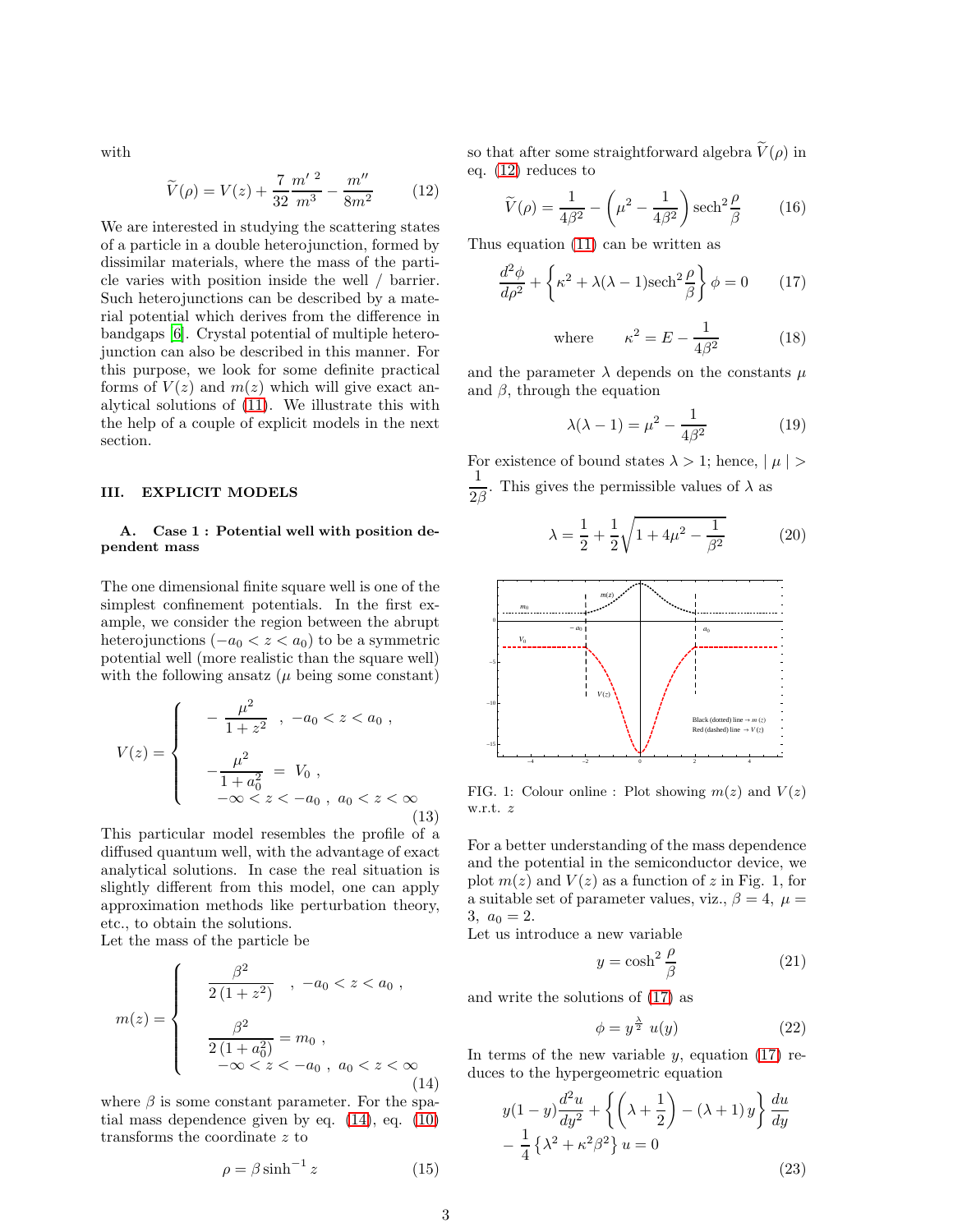with complete solution [\[30\]](#page-6-1)

$$
u = P_2F_1\left(a, b, \frac{1}{2}; 1-y\right) + Q(1-y)^{1/2}.
$$
  

$$
{}_2F_1\left(a + \frac{1}{2}, b + \frac{1}{2}, \frac{3}{2}; 1-y\right)
$$
 (24)

where  $P$  and  $Q$  are constants, and the parameters a and b are as defined below :

$$
a = \frac{1}{2} (\lambda + i\kappa\beta) , b = \frac{1}{2} (\lambda - i\kappa\beta)
$$
 (25)

Thus for the even solution  $Q = 0$ , whereas for the odd solution  $P = 0$ . After some straightforward algebra, the final solution to the position-dependent mass Schrödinger equation  $(3)$ , within the potential well  $-a_0 < z < a_0$ , is obtained as

$$
\psi_{in}(z) = \left(\frac{\beta^2}{2(1+z^2)}\right)^{1/4} (1+z^2)^{\lambda/2}.
$$

$$
\left\{P_2F_1\left(a,b,\frac{1}{2};-z^2\right) + iQz_2F_1\left(a+\frac{1}{2},b+\frac{1}{2},\frac{3}{2};-z^2\right)\right\}
$$
(26)

whereas outside the well  $(z < -a_0, z > a_0)$ , the solutions are given by eq [\(8\)](#page-1-3), with  $k_1 = k_2$ .



FIG. 2: Colour online : A plot of Re  $\psi(z)$  vs z; Dashed (red) lines show the abrupt heterojunctions

For scattering states,  $\kappa^2$  should be positive, implying  $E > \frac{1}{4\beta^2}$ . Now, because of the spatial dependence of the mass function, the boundary conditions need to be modified the functions  $\psi(z)$  and  $\frac{1}{m(z)}$  $\frac{d\psi(z)}{dz}$  should be continuous at each heterojunction  $\pm a_0$  [\[21,](#page-5-12) [31](#page-6-2)]. These conditions enable us to evaluate the reflection and transmission amplitudes  $R$  and  $T$  respectively. The complete solutions for the scattering states in

the entire region  $-\infty < z < \infty$  are plotted in Fig. 2, for the same set of parameter values as in Fig. 1, viz.,  $\beta = 4$ ,  $\mu = 3$ ,  $a_0 = 2$ ,  $E = 40$ . The solutions show a definite nonlinear character inside the well  $(-a_0 < z < a_0)$ , where the particle mass  $m$  is a function of its position  $z$ . Thus the effect of the position-dependent mass potential well (in this particular model) is to introduce a non linear component in the otherwise plane wave solutions.

# B. Case 2 : Potential barrier with position dependent mass

As the second example, we consider the region within the double heterojunction  $(a_1 < z < a_2)$ to be represented by an inverted Morse potential (barrier) [\[32](#page-6-3)[–34\]](#page-6-4) :

$$
V(z) = \begin{cases} V_0 e^{\alpha z} (2 - e^{\alpha z}) & , a_1 < z < a_2 \\ V_0 e^{\alpha a_1} (2 - e^{\alpha a_1}) = V_{01} & , -\infty < z < a_1 \\ V_0 e^{\alpha a_2} (2 - e^{\alpha a_2}) = V_{02} & , a_2 < z < \infty \end{cases}
$$
(27)

with positive  $V_0$ . The transmission coefficient of a potential barrier has wide applications in nuclear fission, heavy-ion fusion, tunnelling in solids [\[34\]](#page-6-4), etc; hence we shall calculate both the transmission as well as reflection coefficients and plot them as a function of the energy of the particle. The Morse barrier potential is particularly useful in investigating the anharmonicities of the vibrational spectra in molecular and nuclear physics [\[33\]](#page-6-5). For the mass function of the particle, we consider

<span id="page-3-0"></span>
$$
m(z) = \begin{cases} m_0 \alpha^2 e^{-2\alpha z} & , a_1 < z < a_2 \\ m_0 \alpha^2 e^{-2\alpha a_1} = m_{01} , -\infty < z < a_1 \\ m_0 \alpha^2 e^{-2\alpha a_2} = m_{02} , a_2 < z < \infty \end{cases}
$$
(28)



FIG. 3: Colour online : Plot showing  $m(z)$  and  $V(z)$ w.r.t.  $z$ , The dashed lines show the abrupt heterojunctions

In Fig. 3, we show the plot of  $m(z)$  and  $V(z)$  for this particular model, for a suitable set of parameter values, viz.,  $m_0 = 0.4$ ,  $V_0 = 5$ ,  $E = 33$ , with the heterojunctions at  $a_1 = -0.8$ ,  $a_2 = 0.8$ .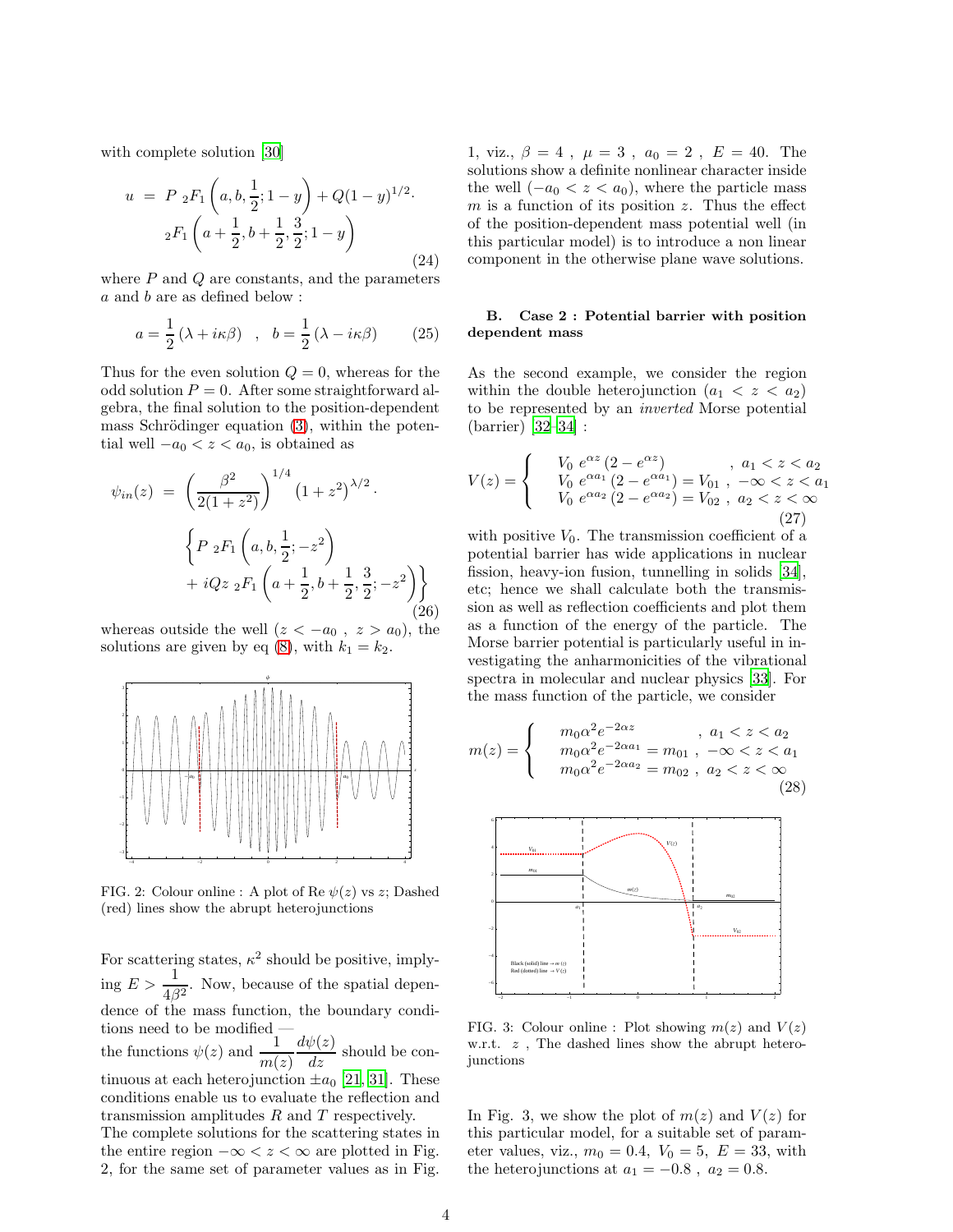For the spatial mass dependence given by eq. [\(28\)](#page-3-0), eq.  $(10)$  transforms the coordinate z to

$$
\rho = -\sqrt{2m_0}e^{-\alpha z} \tag{29}
$$

so that after some straightforward algebra  $\widetilde{V}(\rho)$  in eq. [\(12\)](#page-2-1) reduces to the simple form

$$
\tilde{V}_{\rho} = -\frac{2V_0\sqrt{2m_0}}{\rho} - \frac{2m_0V_0 - 3/4}{\rho^2} \qquad (30)
$$

Thus the Schrödinger equation for constant mass [\(11\)](#page-1-0) takes the final form

<span id="page-4-0"></span>
$$
\frac{d^2\phi}{d\rho^2} + \left\{\kappa^2 + \frac{2m_0V_0 - 3/4}{\rho^2} + \frac{2V_0\sqrt{2m_0}}{\rho}\right\}\phi = 0
$$
\n(31)

with  $\kappa^2 = E$ . To solve equation [\(31\)](#page-4-0) given above, let us introduce a new variable

$$
y = -2i\kappa\rho = i\kappa 2\sqrt{2m_0}e^{-\alpha z}
$$
 (32)

in terms of which equation [\(31\)](#page-4-0) gets simplified to the form of a Whittaker differential equation [\[35](#page-6-6)]

<span id="page-4-1"></span>
$$
\frac{d^2\phi}{dy^2} + \left\{-\frac{1}{4} + \frac{\lambda_1^2 + 1/4}{y^2} + \frac{i\lambda_2}{y}\right\}\phi = 0
$$
 (33)

with

$$
\lambda_1^2 = 2m_0 V_0 - 1 \qquad , \qquad \lambda_2 = \frac{V_0 \sqrt{2m_0}}{\kappa} \quad (34)
$$

The solutions of eq [\(33\)](#page-4-1) are given as [\[35\]](#page-6-6)

$$
\phi = e^{\pm y/2} y^{\pm i\lambda_1} M \left( a^{\pm}, b^{\pm}; y \right) \tag{35}
$$

where  $M(a^{\pm},b^{\pm};y)$  are the Whittaker functions and

$$
a^{\pm} = \frac{1}{2} \pm i\lambda_1 - i\lambda_2 \qquad , \qquad b^{\pm} = 1 \pm 2i\lambda_1 \tag{36}
$$

Thus for the entire semiconductor device, the complete solution for the scattering states in the different regions are given by

$$
\psi_L = e^{ik_1 z} + Re^{-ik_1 z} , -\infty < z < a_1
$$
  
\n
$$
\psi_{in} = (2m_0)^{1/4} \sqrt{\alpha} e^{\frac{-\alpha z}{2}} \left\{ P_1 e^{\frac{y}{2}} y^{i\lambda_1} M \left( a^+, b^+; y \right) + P_2 e^{-\frac{y}{2}} y^{-i\lambda_1} M \left( a^-, b^-; y \right) \right\} , a_1 < z < a_2
$$
  
\n
$$
\psi_R = T e^{ik_2 z} , a_2 < z < \infty
$$
\n(37)

where the constants  $P_1, P_2$  and the reflection and transmission amplitudes  $R$  and  $T$  respectively, are determined by matching the boundary conditions (for pdem systems) at the heterojunctions, and  $y$ and  $\rho$  are as defined above.

The complete solutions for the entire region  $-\infty$  $z < \infty$  are plotted in Fig. 4, for a suitable set of parameter values, viz.,  $m_0 = 0.4$ ,  $V_0 = 5$ ,  $E =$ 33,  $a_1 = -1.5$ ,  $a_2 = 1.5$ . The solutions show a definite nonlinear character inside the barrier  $(a_1 < z < a_2)$ , where the particle mass is dependent on its position. Thus the effect of the position-dependent mass barrier (similar to that of the position dependent potential well in the previous example) is to introduce a non linear component in the plane wave solutions.



FIG. 4: Colour online : A plot of Re  $\psi(z)$  vs z; Dashed (red) lines show the abrupt heterojunctions

## IV. CONCLUSIONS AND DISCUSSIONS

To conclude, we obtained the exact analytical solutions for the scattering states of a particle (electron or hole) inside a semiconductor device with a double heterojunction, when the mass of the particle is assumed to be dependent on its position inside the heterojunctions, but constant outside. We studied two explicit models in this work — one a pdem diffused potential well, the other a pdem potential barrier (Morse barrier). In each case it is observed that the effect of the spatial dependence on the particle mass is to introduce a non linear component in the otherwise plane wave solutions.



FIG. 5: Plot of  $|T|^2$  vs E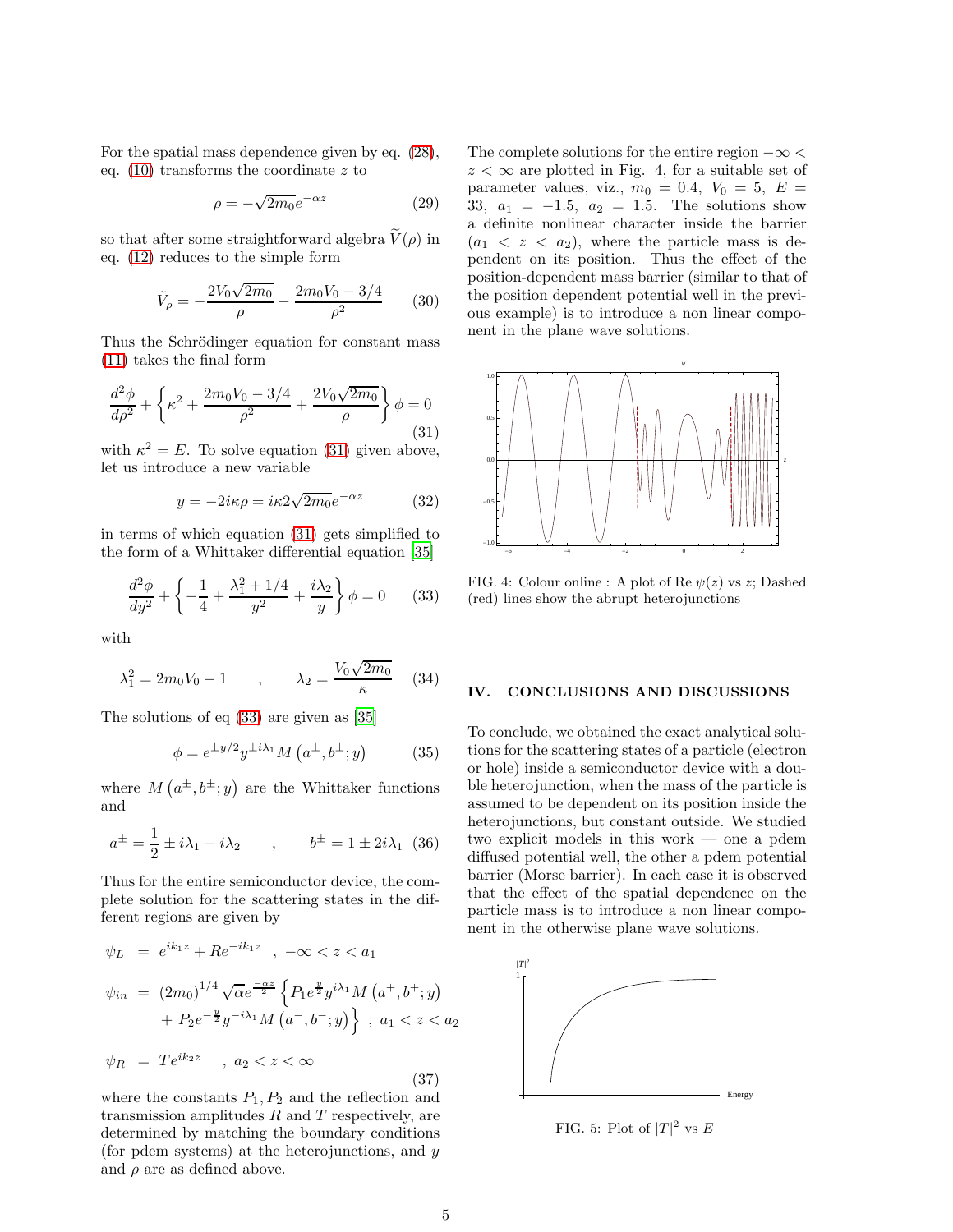

FIG. 6: Plot of  $|R|^2$  vs E

We also calculated the transmission and reflection coefficients,  $|T|^2$  and  $|R|^2$  respectively, for the potentials studied here. These are plotted in Fig. 5 and Fig. 6 respectively, as a function of the energy E for the pdem particle in a Morse barrier. As the energy increases, the transmission coefficient also increases, finally reaching unity, whereas the reflection coefficient follows the reverse trend and goes to zero. This observation is similar to that in ref. [\[36\]](#page-6-7), where the authors show that the transmission coefficient for the one-dimensional scattering problem with pdem normally tends to unity as energy goes to infinity, provided the mass is a continuous function of position.

This simple, yet straightforward approach is just a way of understanding basic physics of the electronic properties of a semiconductor device,

- <span id="page-5-0"></span>[1] M. R. Geller and W. Kohn, Phys. Rev. Lett. 70 (1993) 3103.
- [2] K. Young, Phys. Rev. B 39 (1989) 13434.
- [3] O. von Roos and H. Mavromatis, Phys. Rev. B 31 (1985) 2294.
- <span id="page-5-10"></span>[4] O. von Roos, Phys. Rev. B **27** (1983) 7547.
- [5] G. Bastard, Phys. Rev. B 24 (1981) 5693.
- <span id="page-5-11"></span>[6] P. Harrison, Quantum Wells, Wires and Dots, Wiley-Interscience,  $2^{nd}$  edition, (2005).
- [7] G. Bastard, Wave Mechanics Applied to Semiconductor Heterostructures, Les Editions de Physique, Les Ulis, France, (1988).
- <span id="page-5-1"></span>[8] J-M Levy-Leblond, Phys. Rev. A 52 (1995) 1845.
- <span id="page-5-2"></span>[9] A. D. Alhaidari, H. Bahlouli, A. Al-Hasan and M. S. Abdelmonem, Phys. Rev. A 75 (2007) 062711.
- [10] G. S. Agarwal, Phys. Rev. A 83 (2011) 023802.
- [11] K. V. Krutitsky, F. Burgbacher and J. Audretsch, Phys. Rev. A 59 (1999) 1517.
- [12] R. Koc, M. Koca, and G. S. Sahinoğlu, Eur. Phys. Jour. B 48 (2005) 583, it and references therein.
- <span id="page-5-7"></span>[13] R. Koc and M. Koca, J. Phys. A: Math. Gen. 36 (2003) 8105.
- [14] V. V. Paranjape, Phys. Rev. B 52 (1995) 10740.
- <span id="page-5-9"></span>[15] P. K. Jha, H. Eleuch and Y. V. Rostovtsev, J. Mol. Opt. 158 (2011) 652.
- <span id="page-5-3"></span> $[16]$  A. Arda, O. Aydoğdu and R. Sever, J. Phys. A : Math. Theor. 43 425204 (2010).

comprising of a double heterojunction, where the intermediate layer is sufficiently thin for quantum properties to be exhibited. It is expected that the observations made in this work will provide some useful insight in studies related to electron transport in semiconductor heterostructures, i.e. in the physical properties of such materials. Actual materials are made up of a large number of atomic potentials. Nevertheless, the crystal potential may be approximated by a single potential — the global average of the individual potentials, and this approach would still be valid. However, for extremely thin intermediate layer, the individual potentials may become significant enough for this approximation to break down. This calls for a more rigorous approach, and we propose to take up its study in the near future.

# **ACKNOWLEDGEMENT**

The author thanks P. Roy for some very fruitful discussions. Financial assistance for the work was provided for by the Dept. of Science and Technology, Govt. of India, through its grant SR/WOS-A/PS-06/2008. Thanks are also due to the unknown referee for some useful comments.

- <span id="page-5-4"></span>[17] A. M. Gilbertson, M. Feam, A. Kormányos, D. E. Read, C. J. Lambert, M. T. Emeny, T. Ashley, S. A. Solin L. F. Cohen, Phys. Rev. B 83 (2011) 075304.
- <span id="page-5-5"></span>[18] G. Berner, S. Glawion, J. Walde, F. Pfaff, H. Hollmark, L-C Duda, S. Paetel, C. Richter, J. Mannhart, M. Sing and R. Claessen, Phys. Rev. A 82 (2010) 241405.
- <span id="page-5-6"></span>[19] W. Yi, V. Narayanmurti, H. Lu, M. A. Scarpulla and A. C. Gossard, Phys. Rev. A 81 (2010) 235325.
- <span id="page-5-8"></span>[20] A. D. Alhaidari, Phys. Rev. A 66 (2002) 042116.
- <span id="page-5-12"></span>[21] D. J. BenDaniel and C. B. Duke, Phys. Rev 152, 683 (1966).
- <span id="page-5-13"></span>[22] Q. G. Zhu and H. Kroemer, Phys. Rev. B 27 (1983) 3519.
- <span id="page-5-14"></span>[23] O. Mustafa and S. H. Mazharimousavi, Phys. Lett. A 373 (2009) 325.
- <span id="page-5-15"></span>[24] T. Li and K. J. Kuhn, Phys. Rev. 47 (1993) 12760.
- <span id="page-5-16"></span>[25] R. A. Marrow and K. R. Brownstein, Phys. Rev. B 30 (1984) 678.
- <span id="page-5-17"></span>[26] J. Thomsen, G. T. Einevoll and P. C. Hemmer, Phys. Rev. B 39 (1989) 12783.
- <span id="page-5-18"></span>[27] V. A. Smagley, M. Mojahedi and M. Osinski, Proceedings of SPIE 4646 (2002) 258.
- <span id="page-5-19"></span>[28] A. R. Plastino, A. Rigo, M. Casas, F. Garcias and A. Plastino, Phys. Rev. A 60 (1999) 4318.